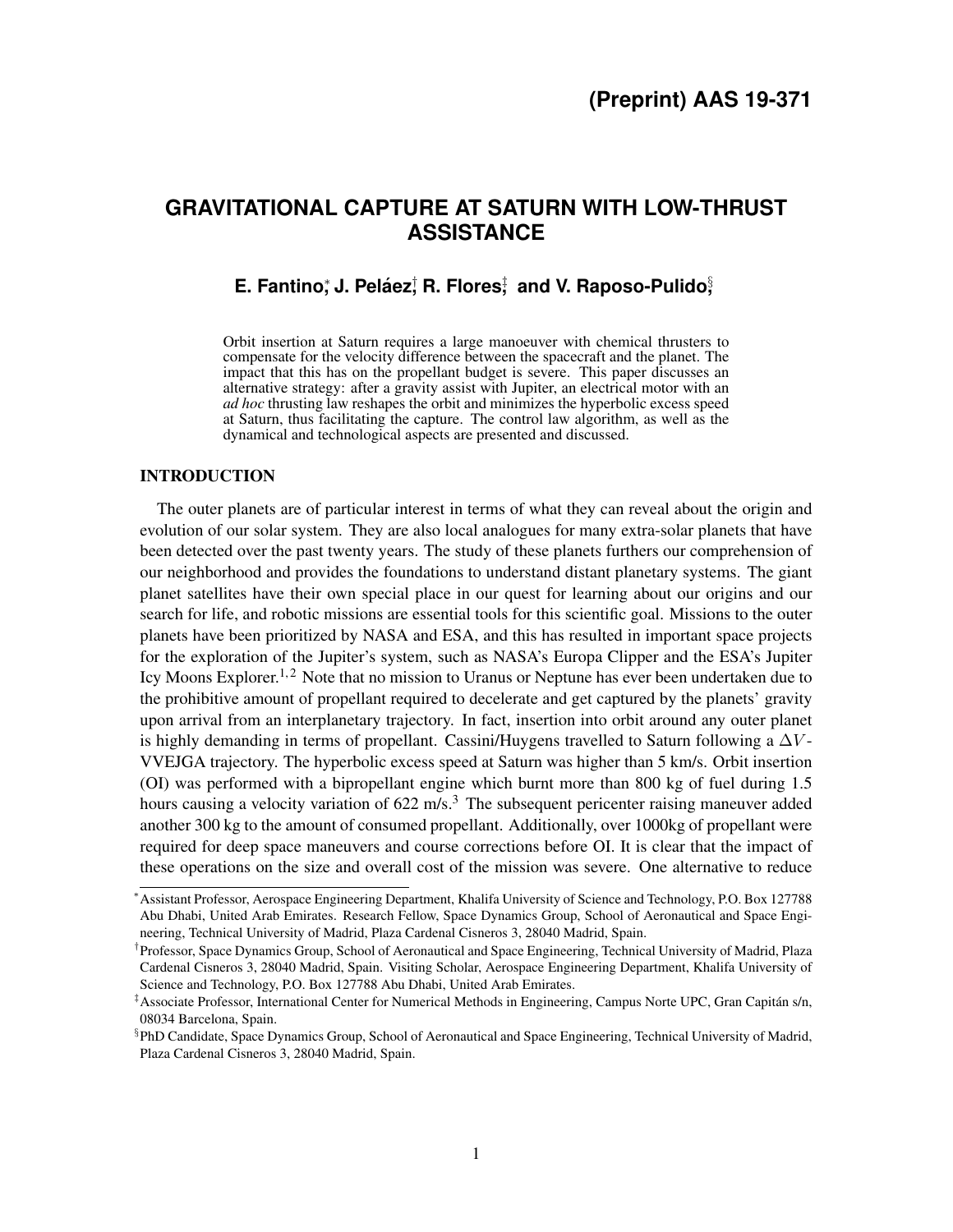the cost of exploring the giant planets is to use low-energy transfers between libration point orbits.[4](#page-9-3) An application of this concept aided by low-thrust propulsion can be found in Reference [5.](#page-9-4) While extremely energy-efficient, the very long duration of the transfer renders this approach impractical for realistic missions. Another alternative is using the Lorentz-force interaction with a planetary magnetic field to produce thrust. In standard spacecraft (S/C), the interaction reduces to magnetic torques and only the effect on spacecraft attitude is relevant.<sup>[6,](#page-9-5)[7](#page-9-6)</sup> However, by using an electrodynamic tether  $(ET)$ , a significant thrust force can be produced to assist in orbit insertion.<sup>[8](#page-9-7)</sup> Whereas use of the ET is readily possible for Jupiter,<sup>[9](#page-9-8)</sup> the case for the other three outer planets presents issues because the efficiency of spacecraft capture with an ET is inversely proportional to the square of the magnitude of the planetary magnetic field, which is remarkably weak at Saturn, Uranus and Neptune. However, in the specific case of Saturn, if the relative velocity between the S/C and Saturn at the encounter is sufficiently decreased, the capture and final OI of the probe can still be achieved using the electrodynamic drag produced by the ET (see Reference [10\)](#page-9-9). The ET concept paves the way towards missions to explore Saturn and its moons with S/C masses below one tonne (the mass of Cassini/Huygens at launch was 5600 kg). This enables use of smaller launchers, significantly reducing the overall mission cost.

In the present work, we investigate a method to minimize the hyperbolic excess speed upon arrival at Saturn, thus facilitating OI by means of, e.g., an ET. For the sake of simplicity and to save propellant, the type of transfer chosen to reach Saturn is a  $\Delta V$ -JGA trajectory. The S/C departs from the Earth's orbit with a tangential  $\Delta V$  compatible with the capabilities offered by existing rockets. An unpowered gravity assist (GA) with Jupiter redirects the S/C towards Saturn, and electric propulsion provides continuous low thrust for a certain interval of time with the objective of minimizing the arrival speed at Saturn. The propulsion performance characteristics are those of the NASA Evolutionary Xenon Thruster (NEXT).<sup>[11](#page-9-10)</sup>

Planetary orbits are assumed circular and coplanar, and the trajectory is also 2D, although the method can be easily extended to 3D. The Earth-to-Jupiter portion of the trajectory is computed with the Sun-S/C two-body model, whereas a simple patched conics approximation is adopted to describe the GA with Jupiter. Upon exiting the sphere of influence of the planet, the S/C is subjected to the gravity pull of the Sun only, supplemented by the thrust of the propulsion system over a certain time interval, at the end of which the S/C coasts to reach the orbit of Saturn. The low-thrust portion of the trajectory is optimized with respect to arrival conditions at Saturn, and this is achieved by implementing a steering law reminiscent of the Q-guidance method for missile targeting, with the hyperbolic excess velocity taking the place of the velocity-to-be-gained vector.[12](#page-9-11) The practical implementation of the method is, in essence, an application of the classical gradient descent optimization technique.[13](#page-9-12)

The paper is organized as follows: we first present the design of the Earth-to-Jupiter portion of the trajectory, including the GA; then we illustrate the control law algorithm, and we apply it to the Jupiter-to-Saturn transfer. A discussion of the results and some indications of future work conclude the paper.

#### FROM THE EARTH TO JUPITER

Earth-to-Jupiter Sun-S/C two-body ellipses are determined with a double loop over the semimajor axis  $a_0$  of the departure heliocentric ellipse (varied between the value corresponding to the Hohmann transfer from Earth to Jupiter and 6 ua) and the perijove radius  $r_{\pi}$  of the Jupiter-centered hyperbola (varied between  $0.6 \cdot 10^6$  km and  $10^7$  km). Additionally, the following restrictions apply: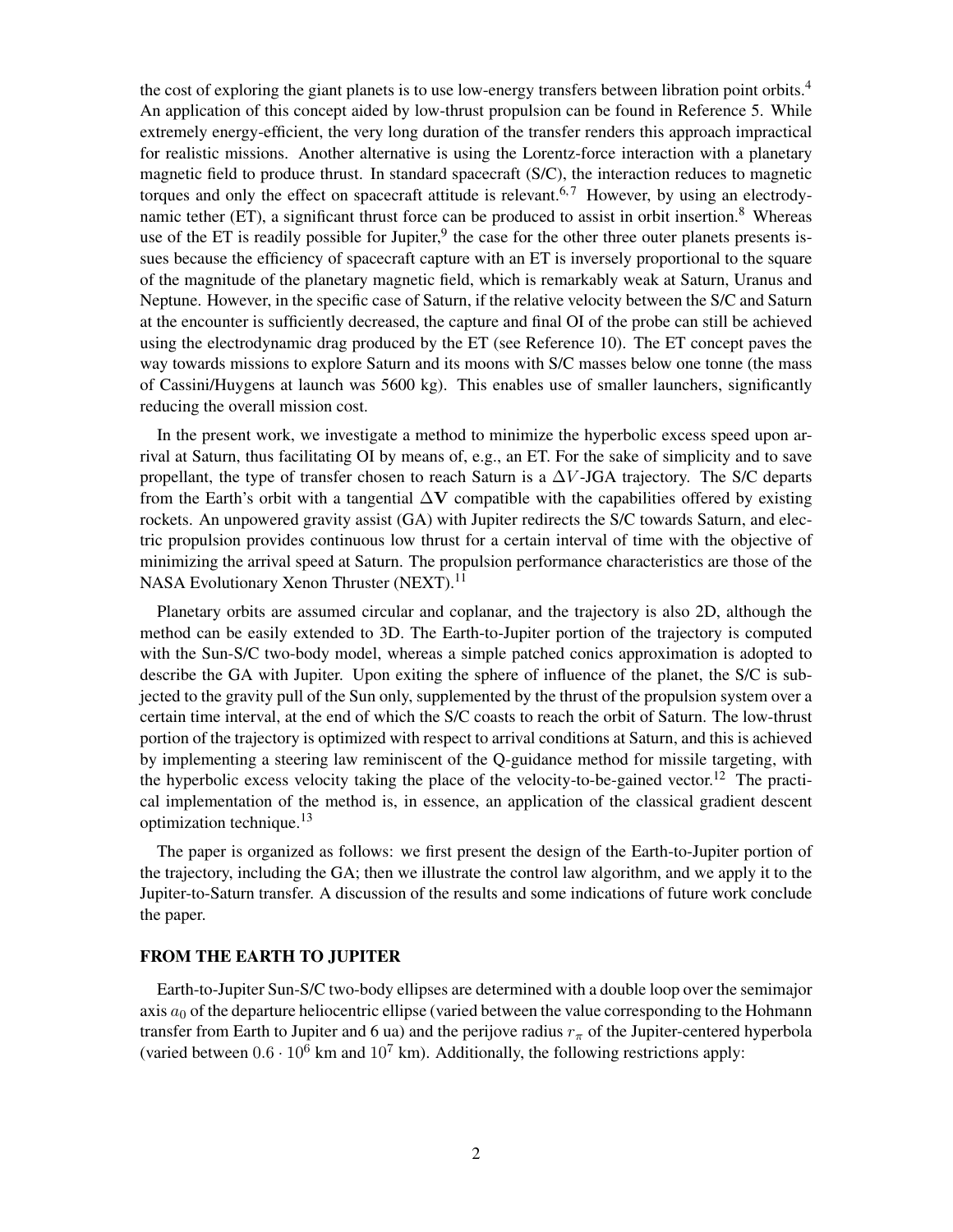- characteristic departure energy  $C_3 < 85 \text{ km}^2/\text{s}^2$ , compatible with the capability of major interplanetary carrier rockets (see also Reference [14\)](#page-9-13);
- perihelion at the Earth (heliocentric distance  $r_E = 1$  ua);

The GA is modelled with the patched conics method. When the S/C crosses the orbit of Jupiter, the planet's velocity  $V_J$  is subtracted from the S/C velocity  $V_{S/C}^-$ . The resulting  $v_{\infty}^-$  vector and the choice of  $r_{\pi}$  fully determine the Jupiter-centered hyperbola, in particular the relative velocity  $\mathbf{v}_{\infty}^+$ at sphere of influence exit and the corresponding new heliocentric velocity  $V_{S/C}^+$  of the S/C. We assume that both the velocity of Jupiter and the heliocentric position of the S/C remain unchanged over the GA. The post-GA heliocentric elliptical orbits are divided into two groups, i.e., those which intersect the orbit of Saturn (IN) and those which do not (NI). They are treated differently by the guidance algorithm, as discussed in the next section.

Figure [1](#page-10-0) in the Appendix summarizes the core features of the post-GA Sun-S/C two-body ellipses obtained with the above procedure. The top plot shows the hyperbolic excess speed at Saturn's orbit for set IN as a function of launch  $C_3$  and perijove radius (expressed in units of  $10^6$  km and written at the cutoff of each curve). The bottom plot gives the aphelion radius of the orbits of set NI as a function of launch  $C_3$  and perijove radius. The red solid circles identify the trajectories which, after application of the low-thrust control law (see below), give the minimum arrival excess velocity.

## CONTROL LAW FOR THE LOW-THRUST TRANSFER

## Nomenclature

In a Cartesian inertial reference system, let us define the state vector s of a point-particle as

$$
\mathbf{s}(t) = \begin{bmatrix} \mathbf{r} \\ \dot{\mathbf{r}} \end{bmatrix} = \begin{bmatrix} x \\ y \\ V_x \\ V_y \end{bmatrix}.
$$
 (1)

When appropriate, we shall use polar coordinates  $\{r, \theta\}$  such that

$$
\mathbf{r} = r\mathbf{u}_r \ ; \ \ \mathbf{u}_r = \left[ \begin{array}{c} \cos \theta \\ \sin \theta \end{array} \right] \ ; \ \ \mathbf{u}_\theta = \left[ \begin{array}{c} -\sin \theta \\ \cos \theta \end{array} \right]. \tag{2}
$$

The particle moves under the gravitational attraction of a central body, characterized by its gravitational parameter  $\mu$ . The central body is located at the origin of the reference frame. Furthermore, there is a propulsion system capable of producing a specific thrust (i.e., acceleration)

$$
\mathbf{f}(t) = f_r \mathbf{u}_r + f_\theta \mathbf{u}_\theta. \tag{3}
$$

Thus, the system of governing equations is

<span id="page-2-0"></span>
$$
\frac{\mathrm{d}\mathbf{s}}{\mathrm{d}t} = \begin{bmatrix} V_x \\ V_y \\ a_x \\ a_y \end{bmatrix} \text{ where } \mathbf{a} = \left(f_r - \frac{\mu}{r^2}\right) \mathbf{u}_r + f_\theta \mathbf{u}_\theta. \tag{4}
$$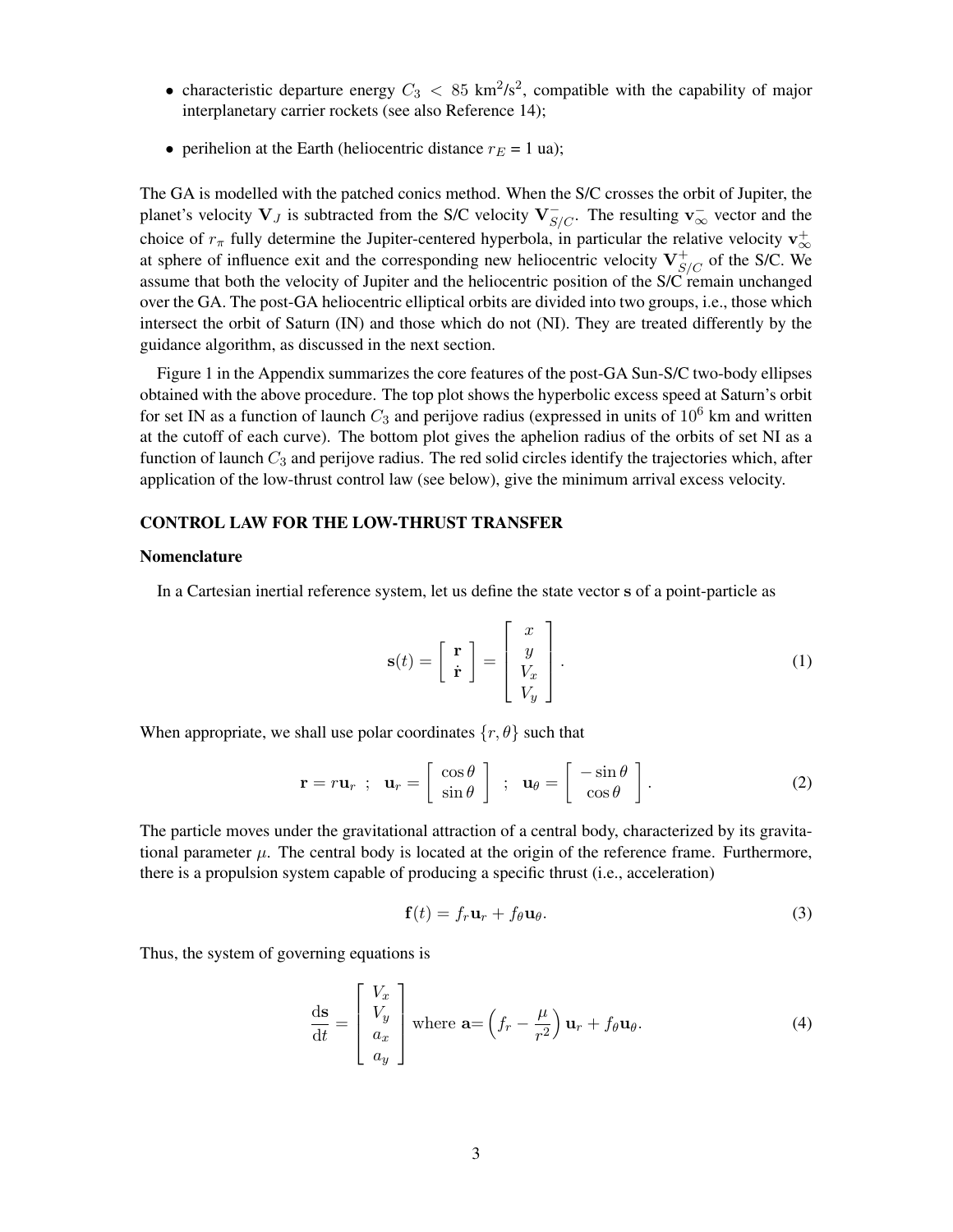At each point in time, we shall define a vector of osculating Keplerian elements

$$
\mathbf{o(s)} = \begin{bmatrix} a \\ e \\ \omega \\ M_0 \end{bmatrix} . \tag{5}
$$

The components of the vector are the semimajor axis  $a$ , the eccentricity  $e$ , the longitude of the pericenter  $\omega$  and the mean anomaly  $M_0$  at epoch, respectively. In the following, we shall focus on a and e exclusively, but the procedure is applicable to all four elements.

## Problem statement

Given a system governed by Eq. [\(4\)](#page-2-0), an initial state vector  $s(0) = s_0$  and an error function  $\Im$  expressed in terms of the osculating orbital elements (i.e.,  $\Im(\mathbf{o})$ ); find a control law  $\mathbf{f}(t)$  that minimizes the error function in the shortest time, subject to the constraint  $|| \mathbf{f} || \leq f_{max}$  (i.e., the available thrust is fixed).

#### Optimal control law

We shall assume that the optimal guidance strategy is the one that maximizes the instantaneous rate of reduction of the error function  $\Im(a, e)$ . As the magnitude of the thrust  $f_{max}$  is very small compared to the gravitational pull of the Sun, the effect of the propulsion system can be linearized (i.e., the rate of change of  $\Im$  is a homogenous function of the thrust components). Thus, to achieve the fastest reduction of  $\Im$ , the maximum thrust has to be used at all times. The only free parameter is the orientation of the thrust vector  $(\beta)$ 

<span id="page-3-0"></span>
$$
\mathbf{f} = f_{\text{max}} \left( \sin \beta \, \mathbf{u}_r + \cos \beta \, \mathbf{u}_\theta \right). \tag{6}
$$

The optimal control law is determined by the conditions

<span id="page-3-1"></span>
$$
\frac{\partial}{\partial \beta} \left[ \frac{\mathrm{d}\Im\left(\mathbf{o(s)}\right)}{\mathrm{d}t} \right] = 0 \quad \text{and} \quad \frac{\mathrm{d}\Im\left(\mathbf{o(s)}\right)}{\mathrm{d}t} < 0. \tag{7}
$$

We compute the rate of change of the error using the chain rule:

<span id="page-3-2"></span>
$$
\frac{\mathrm{d}\Im\left(\mathbf{o(s)}\right)}{\mathrm{d}t} = \nabla \Im^T \cdot \frac{\mathrm{d}\mathbf{o}}{\mathrm{d}t}.\tag{8}
$$

For our particular case, where  $\Im(\mathbf{o}) = \Im(a, e)$ , the gradient is

$$
\nabla \mathfrak{F} = \left[ \begin{array}{c} \frac{\partial \mathfrak{F}}{\partial a} \\ \frac{\partial \mathfrak{F}}{\partial e} \end{array} \right].
$$
 (9)

The rate of change of the orbital elements can be expressed in matrix form as

<span id="page-3-3"></span>
$$
\frac{\mathrm{d}\mathbf{o}}{\mathrm{d}t} = \begin{bmatrix} \dot{a} \\ \dot{e} \end{bmatrix} = \begin{bmatrix} \frac{\partial \dot{a}}{\partial f_r} & \frac{\partial \dot{a}}{\partial f_\theta} \\ \frac{\partial \dot{e}}{\partial f_r} & \frac{\partial \dot{e}}{\partial f_\theta} \end{bmatrix} \cdot \begin{bmatrix} f_r \\ f_\theta \end{bmatrix} = \mathbf{R} \cdot \mathbf{f}.
$$
 (10)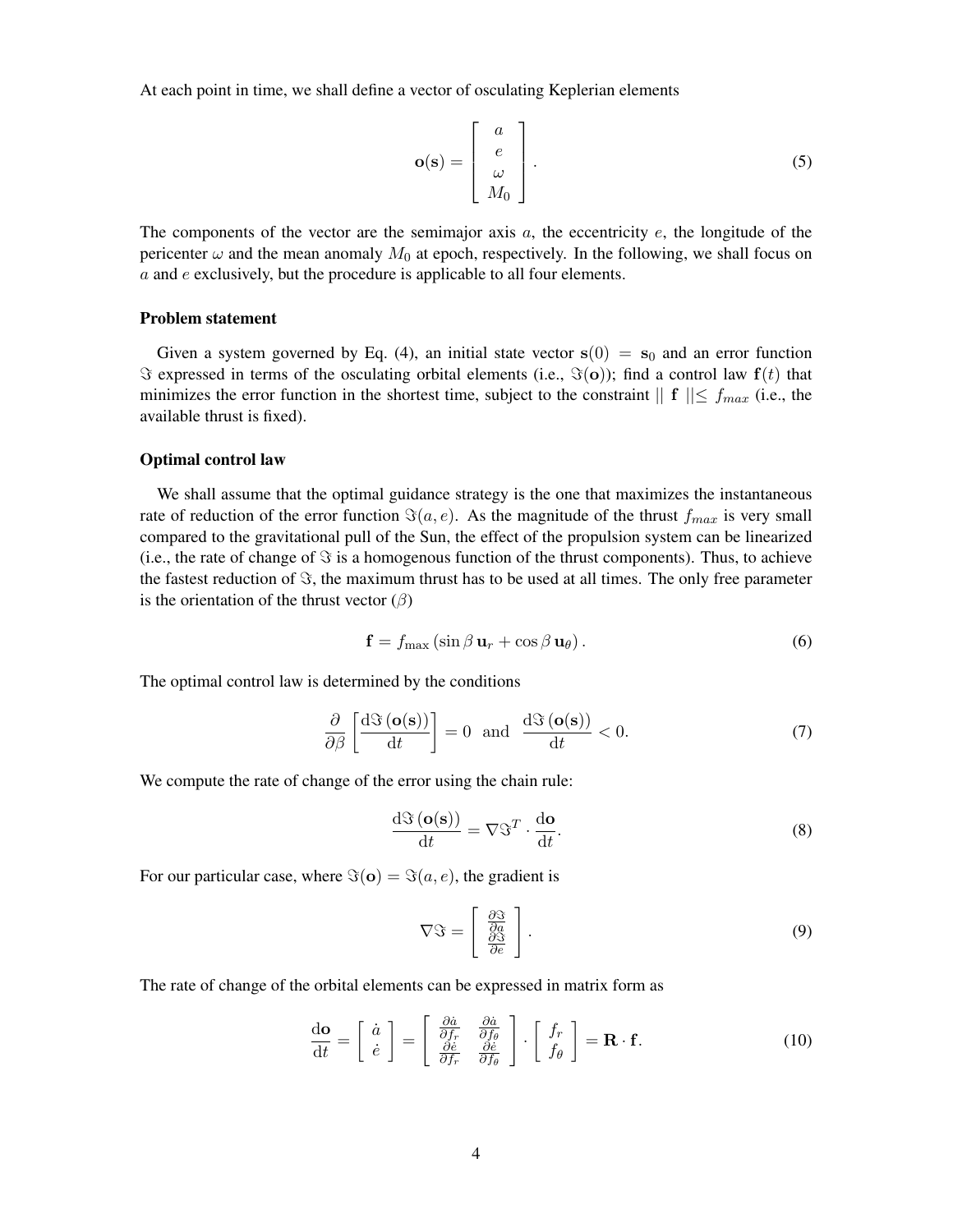The components of matrix  $\bf{R}$  are computed from Gauss' planetary equations

$$
\frac{\partial \dot{a}}{\partial f_r} = c_1 e \sin \nu, \qquad (11)
$$

$$
\frac{\partial \dot{a}}{\partial f_{\theta}} = c_1 \left( 1 + e \cos \nu \right), \tag{12}
$$

$$
\frac{\partial \dot{e}}{\partial f_r} = c_2 \sin \nu, \tag{13}
$$

$$
\frac{\partial \dot{e}}{\partial f_{\theta}} = c_2 (\cos \nu + \cos E) \tag{14}
$$

where

$$
c_1 = \frac{2ah}{\mu(1 - e^2)} \; ; \; c_2 = \frac{h}{\mu}.\tag{15}
$$

In the expressions above,  $\nu$  is the true anomaly, E is the eccentric anomaly and h denotes the specific orbital angular momentum. Taking the derivative of Eq. [\(6\)](#page-3-0) with respect to  $\beta$  provides

<span id="page-4-0"></span>
$$
\frac{\partial \mathbf{f}}{\partial \beta} = f_{\text{max}} \left[ \begin{array}{c} \cos \beta \\ -\sin \beta \end{array} \right]. \tag{16}
$$

Combining Eqs. [\(7\)](#page-3-1), [\(8\)](#page-3-2), [\(10\)](#page-3-3) and [\(16\)](#page-4-0) gives the relationship for the optimal thrust angle:

<span id="page-4-1"></span>
$$
\nabla \mathfrak{F}^T \cdot \mathbf{R} \cdot \frac{\partial \mathbf{f}}{\partial \beta} = 0.
$$
 (17)

Let  $\nabla \Im^T \cdot \mathbf{R} = \begin{bmatrix} b_1 & b_2 \end{bmatrix} = \mathbf{b}^T$ . Vector **b** is a function of the current state of the system and does not depend on the thrust setting. Its components can be determined at each point of the trajectory. Once b is known, Eq. [\(17\)](#page-4-1) can be solved for the thrust angle

<span id="page-4-2"></span>
$$
b_1 \cos \beta - b_2 \sin \beta = 0 \rightarrow \beta = \arctan \frac{b_1}{b_2}.
$$
 (18)

Equation [\(18\)](#page-4-2) gives two distinct values of  $\beta$  spread 180 $\degree$  apart. The correct one is determined from the condition

$$
\mathbf{b}^T \cdot \mathbf{f} < 0 \tag{19}
$$

the other value obviously corresponds to the maximum rate of increase of the error.

## FROM JUPITER TO SATURN

The typical time scale of a two-body transfer from Jupiter to Saturn is thousands of days (years). On the other hand, the orbital periods of the two planets are 11.9 and 29.5 years, respectively. Therefore, departure time shall be chosen suitably to make sure that the spacecraft encounters Saturn at arrival. In this preliminary analysis, however, we have assumed that the error function depends only on the semimajor axis and eccentricity of the heliocentric orbit of the spacecraft, i.e.,  $\Im(a, e)$ , and we have solved for the transfer from Jupiter to the orbit of Saturn. In other words, we have not dealt with the choice of departure time.

Upon exiting the sphere of influence of Jupiter, an electrical thruster imparts an acceleration of constant magnitude  $2.5 \cdot 10^{-5}$  m/s<sup>2</sup>, which is equivalent to a force of 25 mN acting on a mass of 1000 kg. In the case of NEXT, this level of thrust corresponds to a specific impulse of 1400 s, a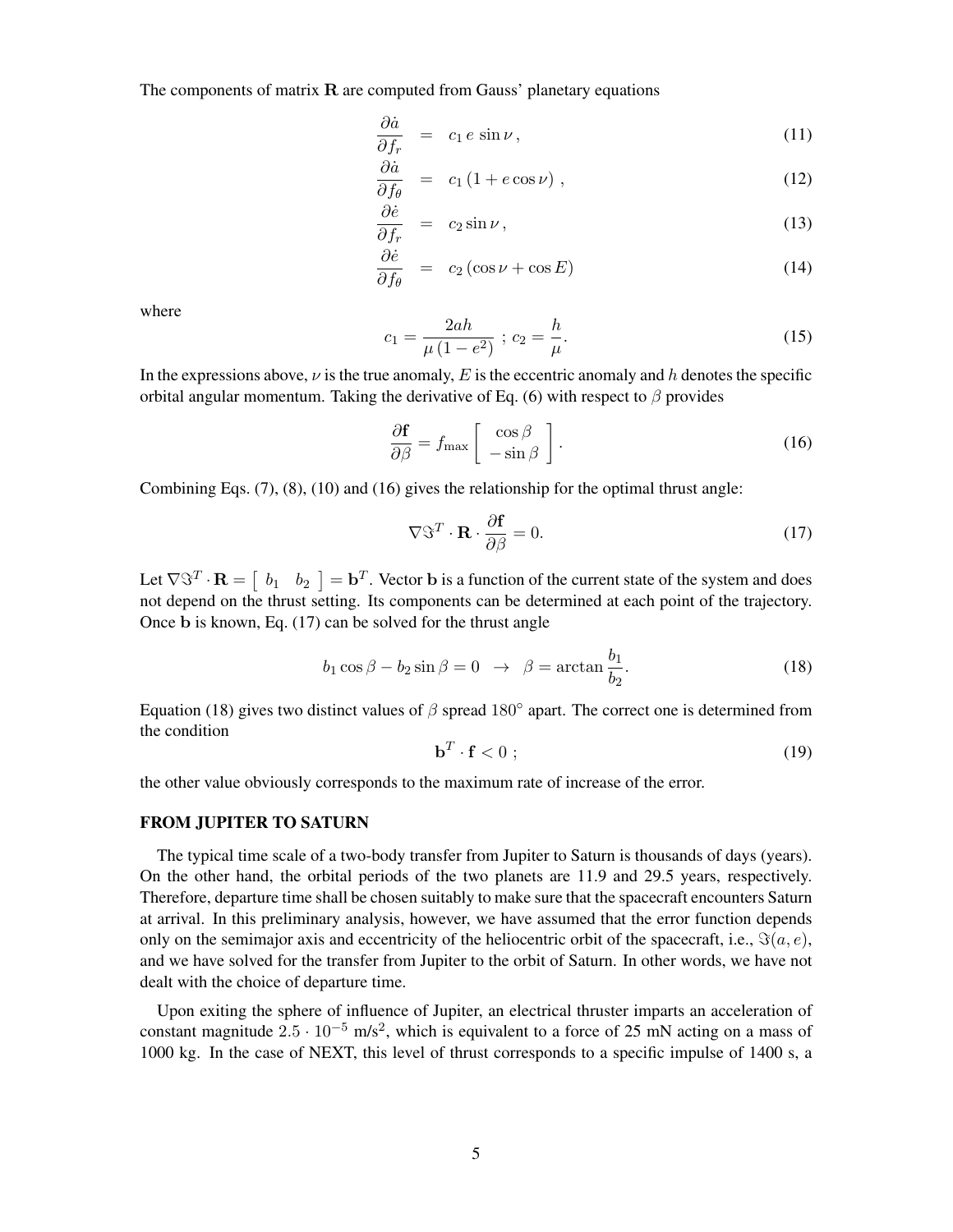propellant flow rate of  $1.85 \cdot 10^{-6}$  kg/s and a required input power of 600 W. The appealing feature of this technology is its long lifetime, estimated in 22 000 hours or 2.5 years of operation at the highest throttling point in 2007, and later brought to 48 000 hours (5.5 years).<sup>[∗](#page-5-0)[15](#page-9-14)</sup>

In the proposed mission scenario, after departing Jupiter, a constant acceleration is applied to the S/C for 2.5 years (this is a conservative approach with respect to the thruster's lifetime) in a direction varying according to the above control algorithm applied to the requirement (error function) of minimizing the excess velocity of the S/C with respect to Saturn's orbit. When the thruster is deactivated, the S/C coasts until arrival. The error function is the square of the excess velocity

$$
\Im(a, e) = V_{ex}^2 = ||\mathbf{V} - \mathbf{V}_S||_{r=r_S}^2, \qquad (20)
$$

where the subindex  $S$  denotes values of Saturn's orbit:

$$
r_S = 9.537AU \; ; \; \mathbf{V}_S = \sqrt{\frac{\mu}{r_S}} \mathbf{u}_\theta. \tag{21}
$$

To improve the accuracy of the calculations, it is advisable to use dimensionless variables. In our case, we use as reference length the astronomical unit and as reference time one year. The dimensionless value of the gravitational parameter of the Sun is thus  $4\pi^2$ . The square of the velocity of the probe upon intersecting Saturn's orbit is

<span id="page-5-1"></span>
$$
V^2 = \mu \left(\frac{2}{r_S} - \frac{1}{a}\right). \tag{22}
$$

Note that Eq. [\(22\)](#page-5-1) is only physically meaningful if the trajectories of the probe and planet actually intersect, which is not a given. However, for the time being, we shall assume that this is the case. The situation where there is no intersection will be addressed later with a minor change of the expressions. From the conservation of angular momentum, the circumferential velocity of the probe at intersection is

<span id="page-5-2"></span>
$$
V_{\theta}^{2} = \frac{\mu a (1 - e^{2})}{r_{S}^{2}}.
$$
 (23)

The radial velocity of the probe is obtained combining Eqs. [\(22\)](#page-5-1) and [\(23\)](#page-5-2):

<span id="page-5-3"></span>
$$
V_r^2 = V^2 - V_\theta^2. \tag{24}
$$

The error function becomes

$$
\Im(a, e) = (V_{\theta} - V_S)^2 + V_r^2,
$$
\n(25)

and its variation is

<span id="page-5-5"></span>
$$
\delta V_{ex}^2 = 2\left(V_\theta - V_S\right)\delta V_\theta + 2V_r\delta V_r. \tag{26}
$$

From Eq. [\(24\)](#page-5-3) we obtain the variation of radial velocity at intercept

<span id="page-5-4"></span>
$$
V_r \delta V_r = V \delta V - V_\theta \delta V_\theta, \tag{27}
$$

where the change in velocity magnitude comes from Eq. [\(22\)](#page-5-1)

$$
2V\delta V = \frac{\mu}{a^2}\delta a. \tag{28}
$$

<span id="page-5-0"></span><sup>∗</sup> https://www.nasa.gov/centers/glenn/news/pressrel/2013/13-021 thruster.html#.XCXYplX7TIU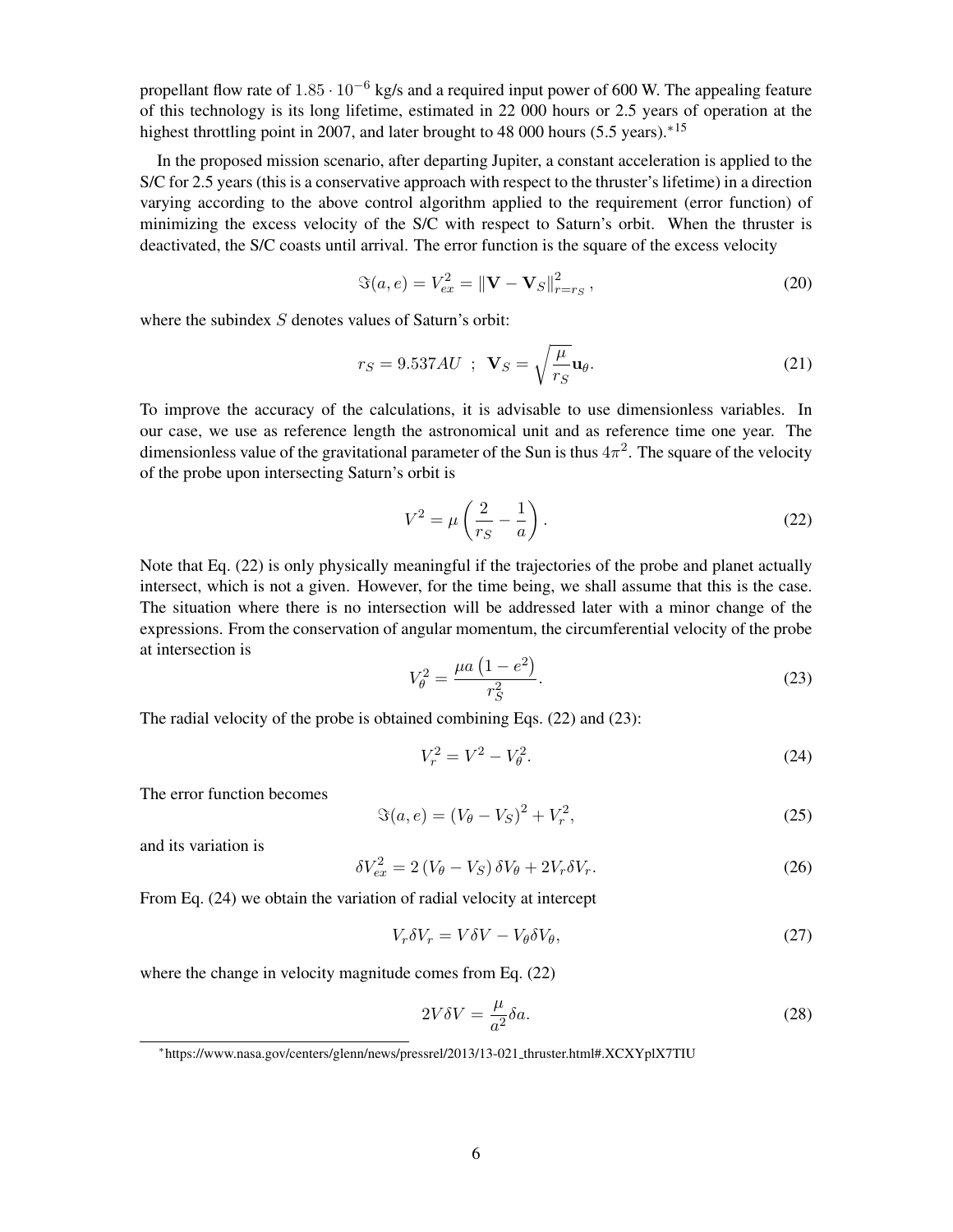Using Eq. [\(23\)](#page-5-2), we can compute the variation of circumferential velocity:

<span id="page-6-0"></span>
$$
2V_{\theta}\delta V_{\theta} = \frac{\mu}{r_S^2} \left[ (1 - e^2)\delta a - 2ae \delta e \right].
$$
 (29)

Combining Eqs. [\(27\)](#page-5-4)-[\(29\)](#page-6-0) gives

<span id="page-6-1"></span>
$$
2V_r \delta V_r = \mu \left[ \left( \frac{1}{a^2} - \frac{1 - e^2}{r_S^2} \right) \delta a + \frac{2ae}{r_S^2} \delta e \right].
$$
 (30)

Finally, we obtain the gradient of the error function from Eqs. [\(26\)](#page-5-5), [\(29\)](#page-6-0) and [\(30\)](#page-6-1):

<span id="page-6-3"></span>
$$
\delta \mathfrak{S} = \delta V_{ex}^2 = \mu \left[ \begin{array}{cc} \left( \frac{1}{a^2} - \frac{1 - e^2}{r_S^2} \frac{V_S}{V_\theta} \right) & \frac{2ae}{r_S^2} \frac{V_S}{V_\theta} \end{array} \right] \cdot \left[ \begin{array}{c} \delta a \\ \delta e \end{array} \right] = \nabla \mathfrak{S}^T \cdot \delta \mathbf{o}.
$$
 (31)

In case the trajectories of the planet and S/C do not intersect, Eq. [\(24\)](#page-5-3) gives an imaginary value for the radial velocity. This is easily fixed using

<span id="page-6-2"></span>
$$
V_r^2 = |V^2 - V_\theta^2| \,. \tag{32}
$$

Note that Eq. [\(32\)](#page-6-2) gives components of the velocity which are not physical, but a useful value of the error function is obtained nonetheless (it is no longer the hyperbolic excess velocity, but it decreases as the probe's trajectory tends to the planet's orbit). With this change, the error function gradient for orbits that do not intersect becomes

<span id="page-6-4"></span>
$$
\nabla \Im|_{NI} = \mu \left[ \begin{array}{c} \frac{1-e^2}{r_S^2} \left( 2 - \frac{V_S}{V_\theta} \right) - \frac{1}{a^2} \\ \frac{2ae}{r_S^2} \left( \frac{V_S}{V_\theta} - 2 \right) \end{array} \right]. \tag{33}
$$

Note that  $V_\theta$  in Eqs. [\(31\)](#page-6-3) and [\(33\)](#page-6-4) is always computed using Eq. [\(23\)](#page-5-2) regardless of whether the value is realistic or not. Direct use of Eqs. [\(31\)](#page-6-3) and [\(33\)](#page-6-4) leads to poor performance of the guidance algorithm, as the gradients are not continuous when the orbits of the probe and the planet are tangent (i.e., when the aphelion  $r_{\alpha}$  of the probe equals the orbital radius of the planet). The error surface, when visualized in 3D, presents a very narrow valley (a sharp edge, actually). This forces the steepest descent algorithm into a zigzag path along the line of discontinuity, degrading the performance. This is a common problem with steepest descent methods, usually mitigated with an inertia term for the direction of motion (the thrust angle, in our case). For our application, however, there is a much more elegant solution. The correct path to follow when the gradient discontinuity problem arises can be determined beforehand. It is precisely the curve

$$
r_{\alpha} = a(1+e) = r_S. \tag{34}
$$

To this end, once the probe's trajectory intersects Saturn's orbit, the guidance algorithm switches to aphelion hold mode. The thrust direction is chosen in such a way that, at the end of the current time step, the predicted aphelion coincides with the orbit of the planet. That is:

<span id="page-6-5"></span>
$$
r_{\alpha} + \frac{\mathrm{d}r_{\alpha}}{\mathrm{d}t} \Delta t = r_S,\tag{35}
$$

where  $\Delta t$  is the time step of the numerical integrator. We can rearrange Eq. [\(35\)](#page-6-5) as

$$
\frac{\mathrm{d}r_{\alpha}}{\mathrm{d}t} = \frac{r_S - r_{\alpha}}{\Delta t} = \bar{r}_{\alpha},\tag{36}
$$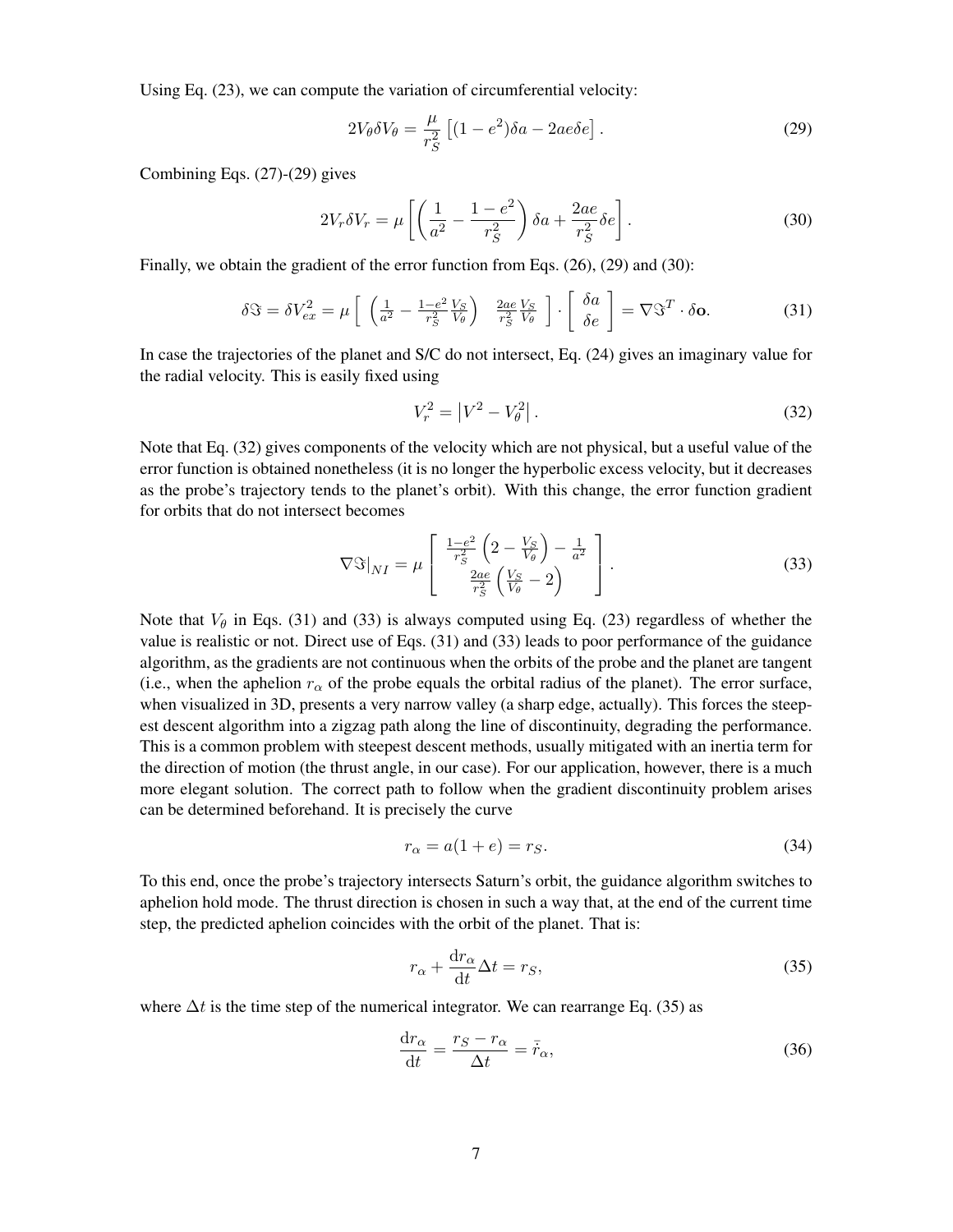which expands into

$$
\nabla r_{\alpha} \cdot \frac{\mathrm{d}\mathbf{o}}{\mathrm{d}t} = \bar{r}_{\alpha} \text{ where } \nabla r_{\alpha} = \begin{bmatrix} 1+e \\ a \end{bmatrix}.
$$
 (37)

Using Eq. [\(10\)](#page-3-3)

<span id="page-7-0"></span>
$$
\nabla r_{\alpha}{}^{T} \cdot \mathbf{R} \cdot \mathbf{f} = \bar{r}_{\alpha}.
$$
 (38)

Let  $\nabla r_\alpha^T \cdot \mathbf{R} = \left[ \begin{array}{cc} d_1 & d_2 \end{array} \right]$ . Upon substituting Eq. [\(6\)](#page-3-0), Eq. [\(38\)](#page-7-0) becomes

<span id="page-7-1"></span>
$$
d_1 \sin \beta + d_2 \cos \beta = \frac{\bar{r}_{\alpha}}{f_{\text{max}}} = d_3. \tag{39}
$$

To solve this equation, let us define

$$
l = \sqrt{d_1^2 + d_1^2} \; ; \; \gamma = \arctan \frac{d_1}{d_2}, \tag{40}
$$

such that

$$
d_1 = l\sin\gamma \, ; \, d_2 = l\cos\gamma. \tag{41}
$$

Substituting in Eq. [\(39\)](#page-7-1)

$$
l\left(\sin\gamma\sin\beta + \cos\gamma\cos\beta\right) = d_3. \tag{42}
$$

Thus

<span id="page-7-3"></span>
$$
\cos\left(\gamma - \beta\right) = \frac{d_3}{l} \rightarrow \beta = \gamma \pm \arccos\left(\frac{d_3}{l}\right). \tag{43}
$$

From the two solutions<sup>\*</sup> of Eq. [\(43\)](#page-7-3), choose the value of  $\beta$  that causes the fastest rate of decrease of the excess velocity. Let  $\beta_1$  be the correct choice, then

$$
\left. \frac{\mathrm{d}V_{ex}^2}{\mathrm{d}t} \right|_{\beta_1} < \left. \frac{\mathrm{d}V_{ex}^2}{\mathrm{d}t} \right|_{\beta_2} . \tag{44}
$$

In aphelion hold mode  $V_{ex}$  can be computed with a simpler expression:

$$
V_{ex}^{2} = \frac{\mu}{r_{S}} \left( \sqrt{2 - \frac{r_{S}}{a}} - 1 \right)^{2},
$$
\n(45)

because  $r_{\alpha} \simeq r_S$  at all times.

After applying the control law to all the cases of Figure [1,](#page-10-0) we have analysed the performance of the best solution of each set. Figure [2](#page-11-0) gives the history of semimajor axis, eccentricity, aphelion distance and arrival excess velocity over the 2.5 years of thruster operation. Note that for the NI set the excess speed takes physical meaning only when the aphelion of the osculating orbit reaches the orbit of Saturn. Figure [3](#page-12-0) shows the thrust angle  $(\beta)$  evolution for the best solution of each set. Finally, Figure [4](#page-13-0) illustrates the two best transfers: the Earth-to-Jupiter portion, the post-GA ellipse that the S/C would follow if propulsion were not activated, the low-thrust transfer and the final Keplerian orbit till aphelion.

<span id="page-7-2"></span><sup>&</sup>lt;sup>\*</sup>Clearly, Eq. [\(43\)](#page-7-3) is not valid if  $|d_3| > l$ . This means the aphelion error is too large to be corrected in a single time step. In that case, use  $\beta = \gamma$  and proceed normally.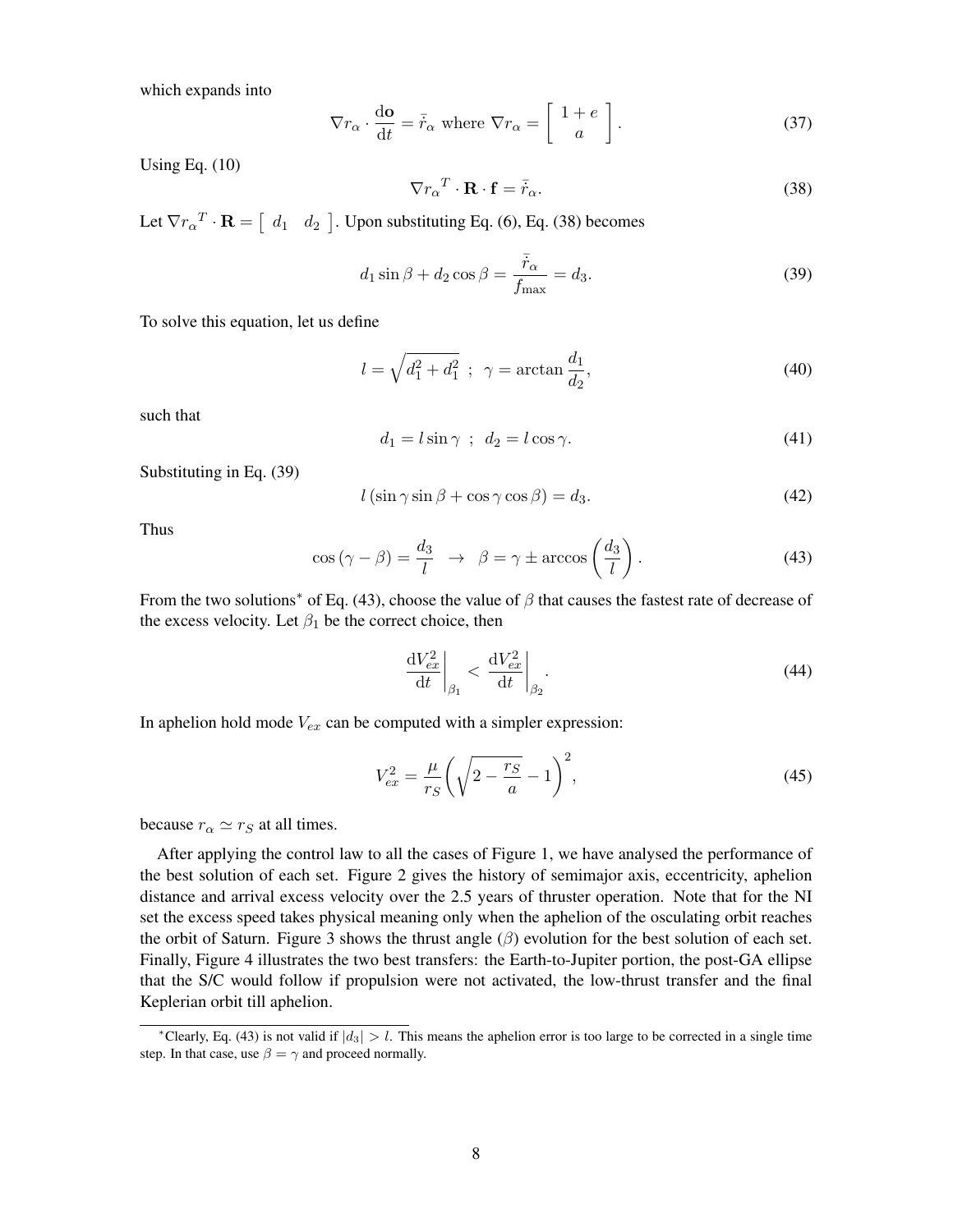#### DISCUSSION

The two optimal solutions presented above correspond to similar states at the Earth (semimajor axis and eccentricity of 3.1024 ua and 0.6777 for the IN case and 3.1014 ua and 0.6776 for NI) and Jupiter ( $r_{\pi}$  = 1.6 · 10<sup>6</sup> km). The aphelia of the post-GA Keplerian orbits are slightly above (for the IN case) and below (for the NI case) Saturn's orbit. However, the two post-LT Keplerian orbits have approximately the same semimajor axis (7.295 ua) and eccentricity (0.3073). When the aphelion of the trajectory does not coincide with Saturn's orbital radius, the fastest way of reducing the error function is to change the semimajor axis in order to make the two orbits tangent. This process is extremely fast and consumes only a small part of the complete thrust arc. Most of the propulsion budget is spent circularizing the orbit once the aphelion coincides with the radius of Saturn's orbit. Therefore, after a swift initial correction of the semimajor axis, the two trajectories evolve very closely during the circularization stage and yield very similar final states.

The time of flight from the Earth to Jupiter is of 2.72 and 2.69 years, respectively, in the IN and NI case. In both solutions, the Jupiter-to-Saturn transfer takes 7.96 years, split into 2.5 years of LT transfer and 5.46 years of coasting time.

Note that some of the trajectories of Figure [1](#page-10-0) have lower initial hyperbolic excess velocity than the optimal solution of the IN set. In all these cases, the eccentricity of the post-GA ellipse is higher than that of the best solution. Our experiments show that changing the eccentricity requires a larger impulse than modifying the semimajor axis. Note, however, that the error function is very smooth in the area around the optimal initial conditions. Therefore, some of the solutions that initially show greater promise yield a final excess velocity that is within one part in a thousand of the absolute minimum. In practical terms, they are equally satisfactory. With an arrival excess speed of 1.618 km/s, capture can be achieved with an OI maneuver of 175 m/s if the pericenter altitude and post-OI orbital period are those of Cassini (20 000 km and 120 days, respectively). With a constant acceleration of 2.5  $\cdot$  10<sup>-5</sup> m/s<sup>2</sup>, the  $\Delta V$  accumulated during the LT portion of the transfer is of 1.972 km/s, corresponding to 146 kg of propellant at a flow rate of  $1.85 \cdot 10^{-6}$  kg/s.

Under these conditions, the NEXT thruster operates at 600 W of input electrical power. At these heliocentric distances, the propulsion system cannot run on photovoltaics, given the very feeble radiation flux (14.8 W/m<sup>2</sup>). Currently, the only viable and reliable alternative is using radioisotope thermoelectric generators (RGTs). The standard RTG in all NASA's deep space missions employs Pu<sup>238</sup>, producing 285 W at beginning of life and 255 after 5-10 years of operation with a mass of 55 kg. A suite of three RTGs would satisfy the above electrical power demand with little impact on the mass budget and leave some margin for other activities. After arrival at Saturn, the electrical power system could be entirely employed to power the S/C in the scientific part of the mission.

The optimization algorithm offers a reasonable performance on commodity CPU's. Analyzing a set of 34 000 initial conditions takes 4.3 CPU seconds in a current laptop processor (Core i7-8750H).

## **CONCLUSIONS**

This contribution presents a method to decrease the hyperbolic excess speed of a S/C approaching Saturn and facilitate the gravitational capture. The interplanetary trajectory includes a gravity assist at Jupiter, followed by a low-thrust maneuver of 2.5 years duration, compatible with the lifetime and performance characteristics of the NEXT thruster. The control law is, in essence, an application of the classical gradient descent optimization technique. In our implementation, the algorithm modifies the direction of thrust to make the semimajor axis and the eccentricity of the post-GA orbit evolve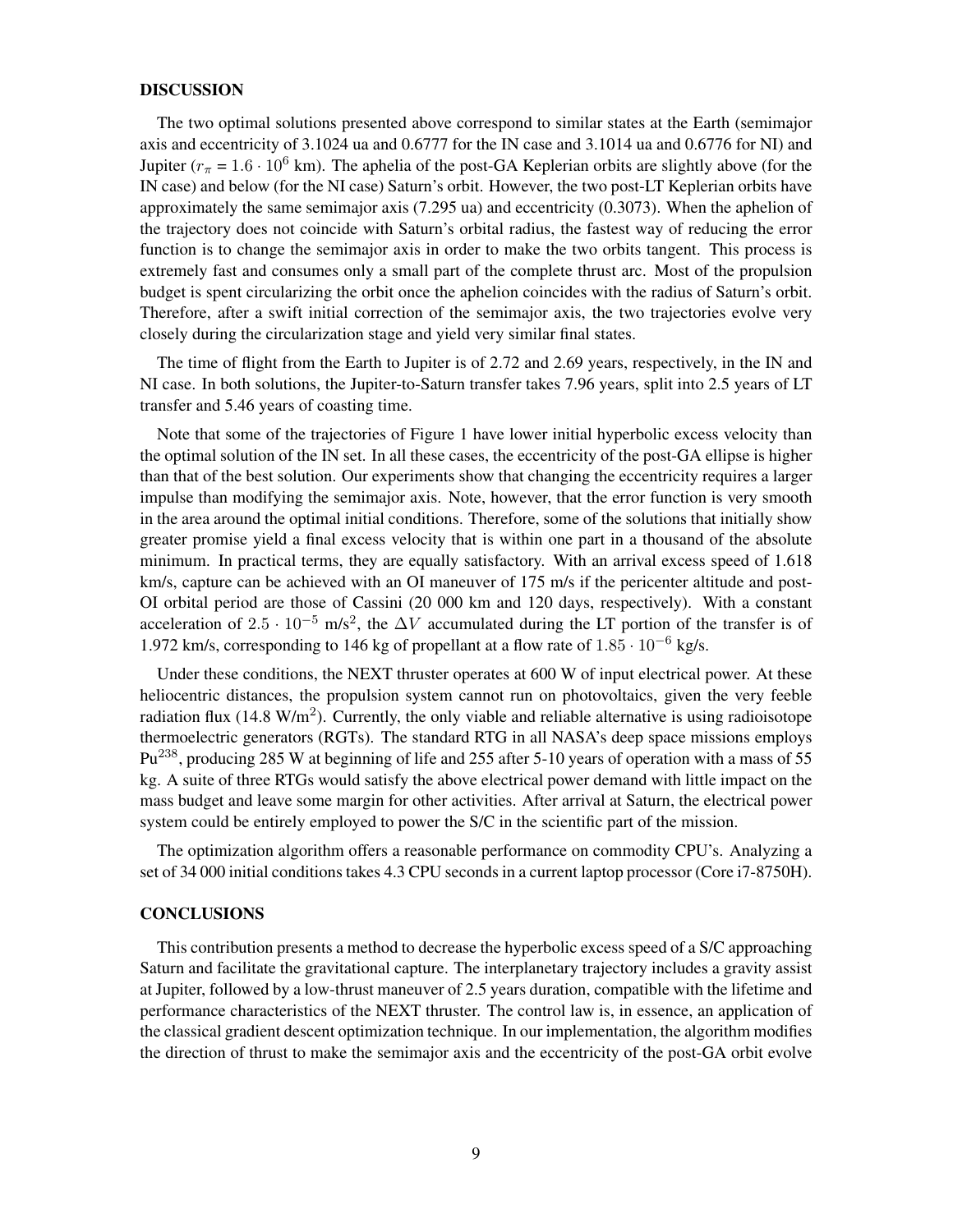in such a way as to minimize the arrival excess speed. Our results show that with launch energies  $(C_3)$  in the 77-85 km<sup>2</sup>/s<sup>2</sup> range and with less than 150 kg of propellant, it is possible to achieve an arrival excess speed of 1.6 km/s, resulting in a OI  $\Delta V$  of 175 m/s to be supplied at a pericenter altitude of about 20 000 km in order for the capture orbit to have a period of 120 days. The power needed by the electrical thruster (600 W) can be provided by a system composed of three RTGs, and this proves the technological feasibility of the concept. Future work includes the extension of the study to different magnitudes and durations of thrust and different performance parameters of the propulsion system. The methods and technologies to execute the OI maneuver will also be addressed.

## ACKNOWLEDGMENT

The work of E. Fantino and J. Pelaez has been supported by Khalifa University of Science and Technology's internal grants FSU-2018-07 and CIRA-2018-85. Authors of the Space Dynamics Group thank also the support provided by the project entitled Dynamical Analysis of Complex Interplanetary Missions with reference ESP2017-87271-P, supported by Spanish Agencia Estatal de Investigación (AEI) of Ministerio de Economía, Industria y Competitividad (MINECO), and by European Found of Regional Development (FEDER).

## **REFERENCES**

- <span id="page-9-0"></span>[1] C. B. Phillips and R. T. Pappalardo, "Europa Clipper mission concept: Exploring Jupiter's ocean moon," *Eos, Transactions American Geophysical Union*, Vol. 95, No. 20, 2014, pp. 165–167.
- <span id="page-9-1"></span>[2] O. Grasset, M. Dougherty, A. Coustenis, E. Bunce, C. Erd, D. Titov, M. Blanc, A. Coates, P. Drossart, L. Fletcher, *et al.*, "JUpiter ICy moons Explorer (JUICE): An ESA mission to orbit Ganymede and to characterise the Jupiter system," *Planetary and Space Science*, Vol. 78, 2013, pp. 1–21.
- <span id="page-9-2"></span>[3] T. Goodson, D. Gray, Y. Hahn, and F. Peralta, "Cassini maneuver experience-Launch and early cruise," *Guidance, Navigation, and Control Conference and Exhibit*, 1998.
- <span id="page-9-3"></span>[4] M. W. Lo, S. D. Ross, M. Lo, and S. Ross, "The Lunar L1 Gateway: Portal to the Stars and Beyond," Albuquerque, New Mexico, AIAA Space 2001 Conference, August 2001.
- <span id="page-9-4"></span>[5] Y. Ren, P. Pergola, E. Fantino, and B. Thiere, "Optimal low-thrust transfers between libration point orbits," *Celestial Mechanics and Dynamical Astronomy*, Vol. 112, Jan. 2012, pp. 1–21, 10.1007/s10569- 011-9382-y.
- <span id="page-9-5"></span>[6] E. Fantino and F. van Leeuwen, "Modelling the Torques Affecting the Hipparcos Satellite," *Space Science Reviews*, Vol. 108, Oct. 2003, pp. 499–535, 10.1023/A:1026223901234.
- <span id="page-9-6"></span>[7] F. van Leeuwen and E. Fantino, "Introduction to a Further Examination of the Hipparcos Data," *Space Science Reviews*, Vol. 108, Oct. 2003, pp. 447–449, 10.1023/A:1026278631277.
- <span id="page-9-7"></span>[8] M. L. Cosmo and E. C. Lorenzini, "Tethers in Space Handbook," tech. rep., NASA Marchall Space Flight Center, 1997.
- <span id="page-9-8"></span>[9] J. R. Sanmartín, M. Charro, H. B. Garrett, G. Sánchez-Arriaga, and A. Sánchez-Torres, "Analysis of tether-mission concept for multiple flybys of moon Europa," *Journal of Propulsion and Power*, Vol. 33, 2017, pp. 338—342, 10.2514/1.B36205.
- <span id="page-9-9"></span>[10] J. Sanmartín, J. Peláez, and I. Carrera-Calvo, "Comparative Saturn-Versus-Jupiter Tether Operation," *Journal of Geophysical Research: Space Physics*, Vol. 123, No. 7, 2018, pp. 6026–6030.
- <span id="page-9-10"></span>[11] D. A. Herman, "NASA's Evolutionary Xenon Thruster (NEXT) Project Qualification Propellant Throughput Milestone: Performance, Erosion, and Thruster Service Life Prediction After 450 kg," tech. rep., Glenn Research Center, Cleveland, Ohio, 2010.
- <span id="page-9-11"></span>[12] M. S. Bhat and S. K. Shrivastava, "An optimal Q-guidance scheme for satellite launch vehicles," *Journal of Guidance, Control, and Dynamics*, Vol. 10, No. 1, 1987, pp. 53–60.
- <span id="page-9-12"></span>[13] A. Cauchy, "Méthode générale pour la résolution des systémes d'équations simultanées," C. R. Acad. *Sci. Paris*, Vol. 25, 1847, pp. 536–538.
- <span id="page-9-13"></span>[14] R. Biesbroek, *Lunar and Interplanetary Trajectories*, ch. 2, pp. 19–39. Springer, Cham: Springer Praxis Books, 2016.
- <span id="page-9-14"></span>[15] J. Van Noord, "Lifetime assessment of the NEXT ion thruster," *43rd AIAA/ASME/SAE/ASEE Joint Propulsion Conference & Exhibit*, 2007. 8-11 July, Cincinnati, OH.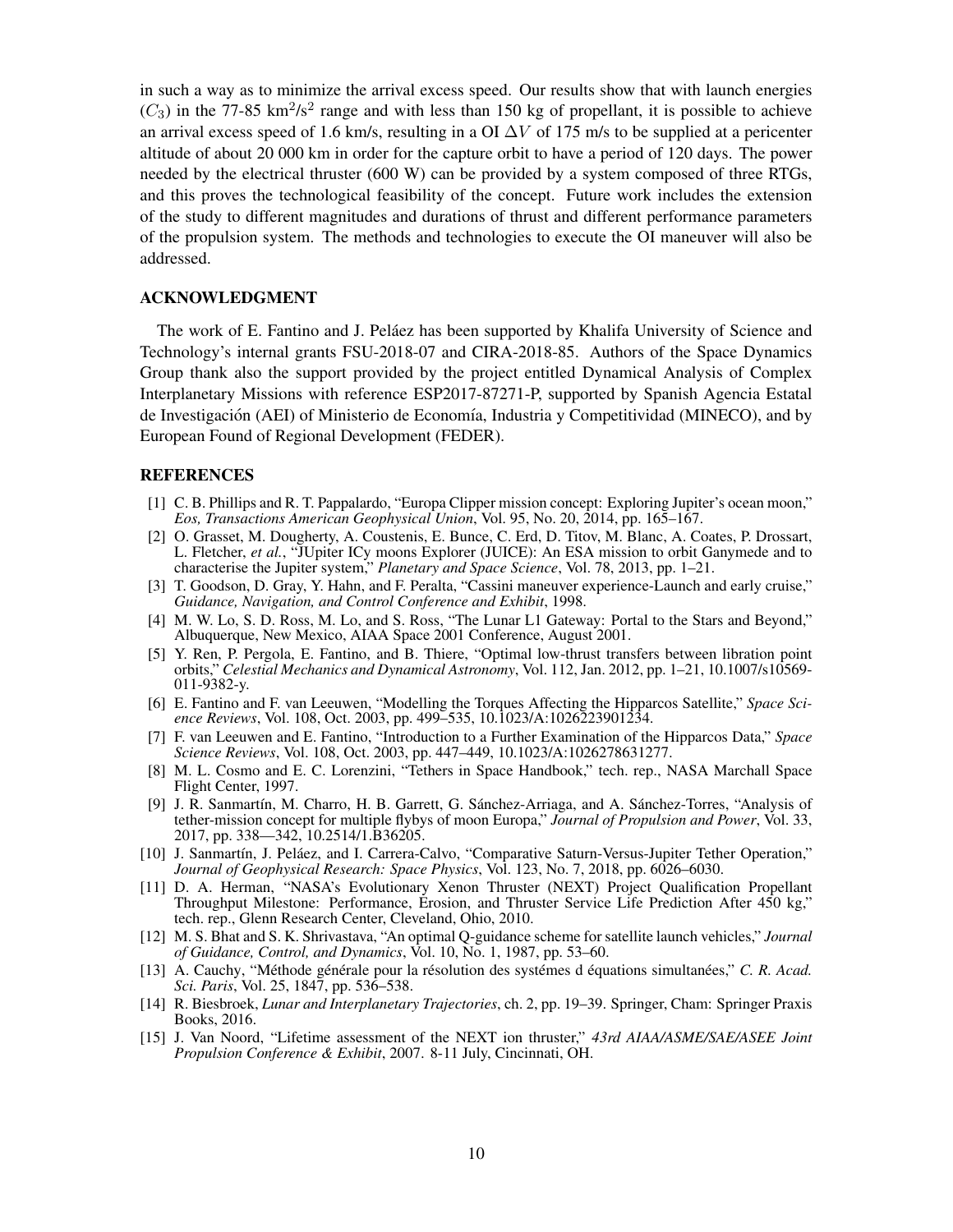

<span id="page-10-0"></span>Figure 1. Hyperbolic excess speed at Saturn's orbit (top) and post-GA aphelion distance (bottom) as functions of launch  $\mathbf{C}_3$  for the IN and NI sets of orbits, respectively. The curves are labelled with the perijove radius in units of  $10^6$  km. The red solid circles indicate the trajectories which, following application of the guidance law, give the minimum arrival excess speed. The dashed line in the bottom plot indicates the radius of the orbit of Saturn.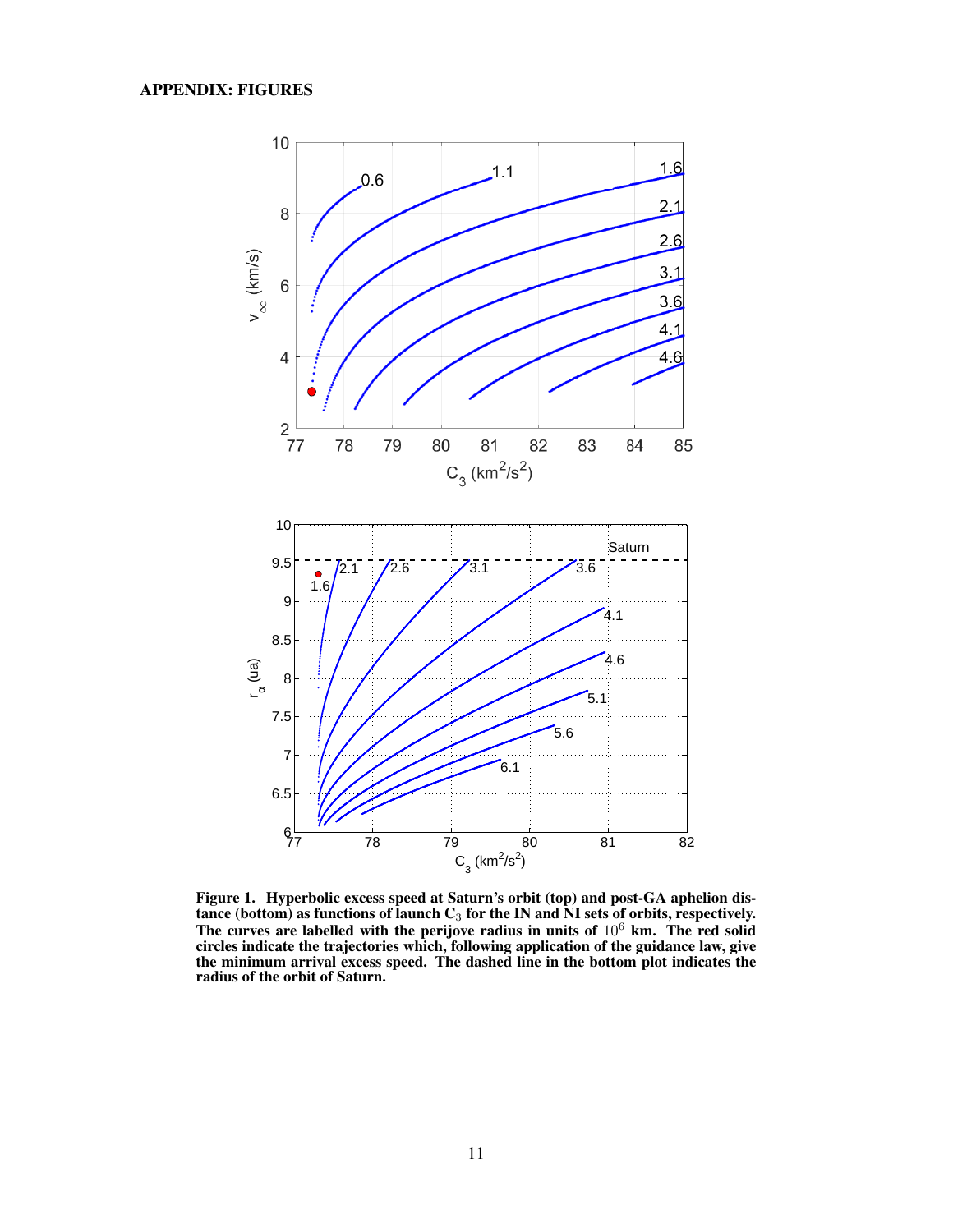

<span id="page-11-0"></span>Figure 2. History of semimajor axis, eccentricity, aphelion distance and arrival excess speed over the 2.5 years of thruster operation for the best solutions of the two sets (top: IN; bottom: NI). Note that for the NI case the excess speed takes physical meaning only when the aphelion of the osculating orbit reaches the orbit of Saturn.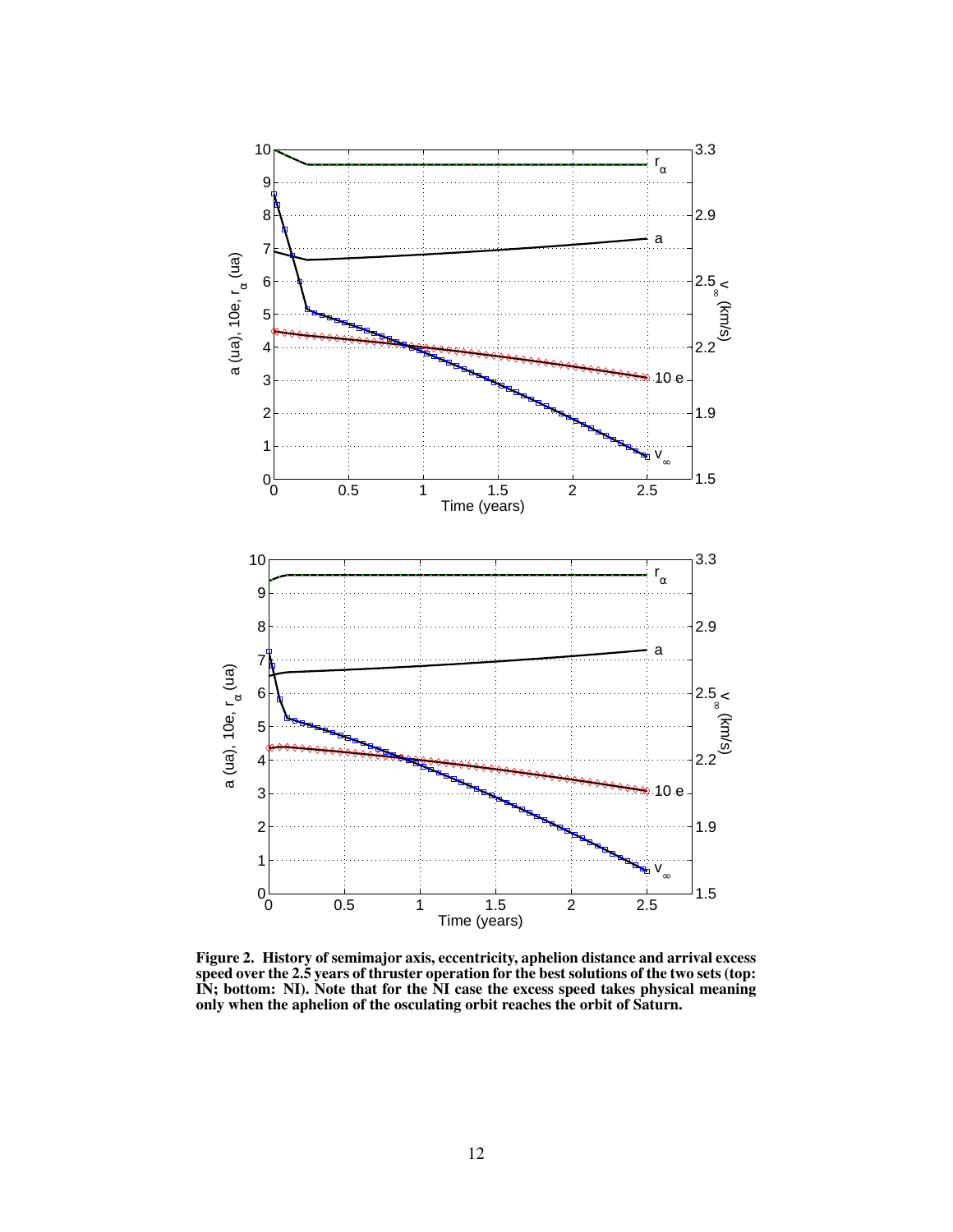

<span id="page-12-0"></span>Figure 3. Thrust angle history for the two best solutions.  $\beta = 0^{\circ}$  corresponds to thrusting in the circumferential direction.